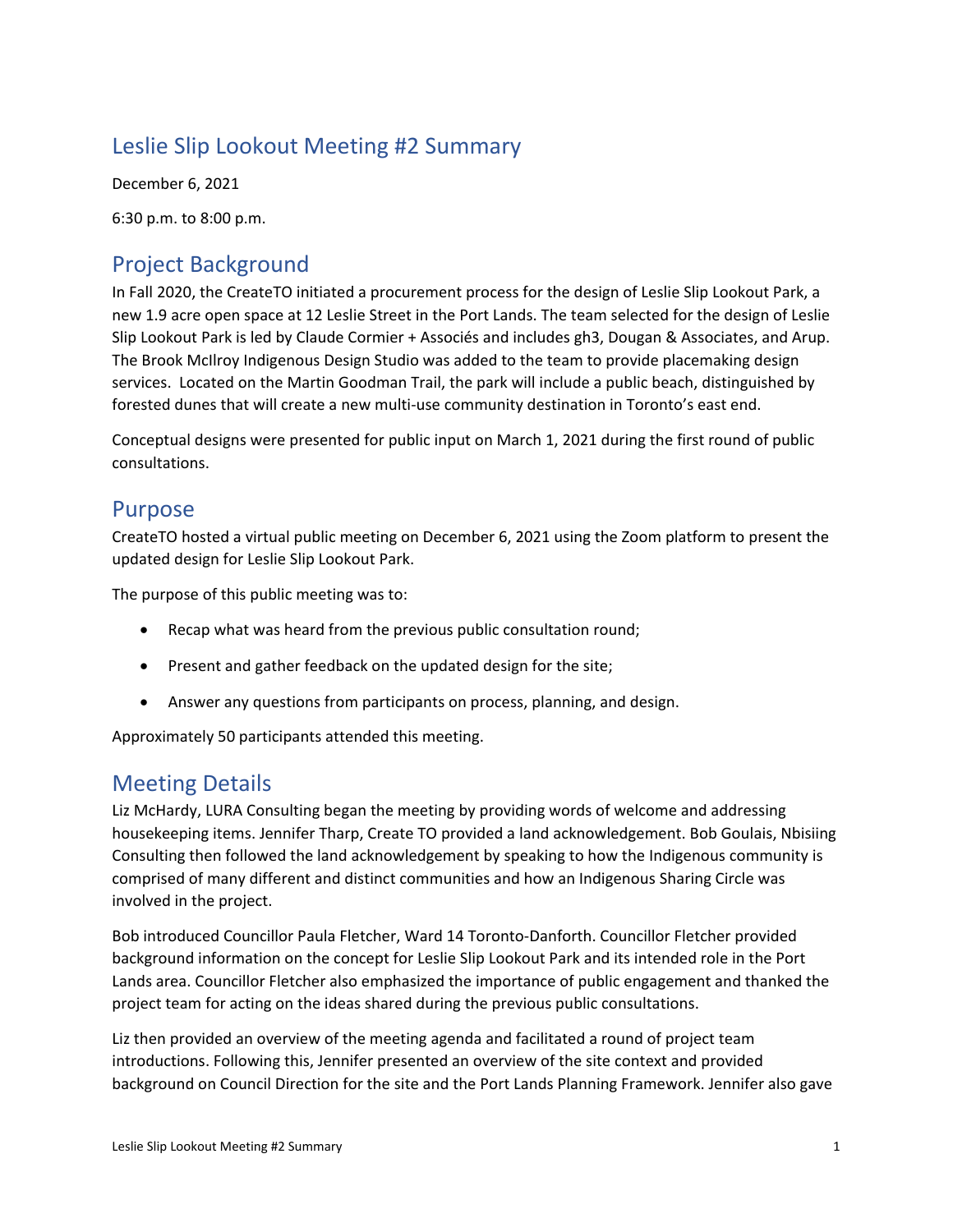a recap of feedback heard from the previous public meeting, Indigenous community sharing circle, and the online feedback form.

The design team then presented the updated design for the site. Marc Hallé, Claude Cormier + Associés explained how the feedback from the previous public consultations has been incorporated. Marc also narrated a video fly-through of the updated design. As part of this presentation, Heather Schibli from Dougan & Associates provided an overview of the afforestation approach. The presentation by Marc Hallé included the following topics:

- Overview of the site location and surrounding landscape.
- Updates to the design plan including 100% native species and an afforestation approach, dock wall edge, stormwater management and infiltration strategy, revised lookout structure design, bicycle infrastructure, park furniture, and lighting strategy.
	- o Landscape planting will be comprised of 100% native species. Afforestation approach will be based on the Miyawaki Forest method - planting a dense community of trees that can mature into a climax forest quickly.
	- $\circ$  Dock wall edge will include a slight slope towards the sand. This will allow sand to blur over the sloped dock wall edge and create the impression of a shoreline.
	- o Stormwater management and infiltration strategy aims to absorb and recharge stormwater into the ground as much as possible, rather than sending all stormwater to storm sewer.
	- o Lookout structure design has been revised. Previous design referenced industrial silos. The design is taller and narrower that emphasizes the views outwards in four directions and above to the sky.
	- $\circ$  Bicycle infrastructure may include a bike repair and a proposed 71 bicycle racks (142) bicycle spaces).
	- $\circ$  Park furniture built with natural materials. Benches will be simple timber structures raised off the ground and distributed throughout the park.
	- $\circ$  Lighting strategy emphasizes providing a clear view of sunsets and city lights at night through low level lighting that is positioned away from visitors to minimize glare. Lookout structure will be lit at night to act as a beacon to the park.
- Review of categories of comments from the previous Indigenous Sharing Circle meeting: industrial references; native species; ceremonial spaces; four directions and connection to Sky World; and, placekeeping and Indigenous design.

Marc explained that the Brook McIlroy Indigenous Design Studio was added to the design team to address feedback from the Indigenous Sharing Circle meeting, in particular ensuring that Indigenous designers are involved in Indigenous placemaking.

Danny Roy, Brook McIlroy provided some background on the Indigenous Design Studio team members and work. Danny then presented six key areas of opportunity for placemaking design that were identified from feedback from the first Indigenous Sharing Circle meeting: connection to fire; connection to water; lookout tower; language; materiality; and, plantings.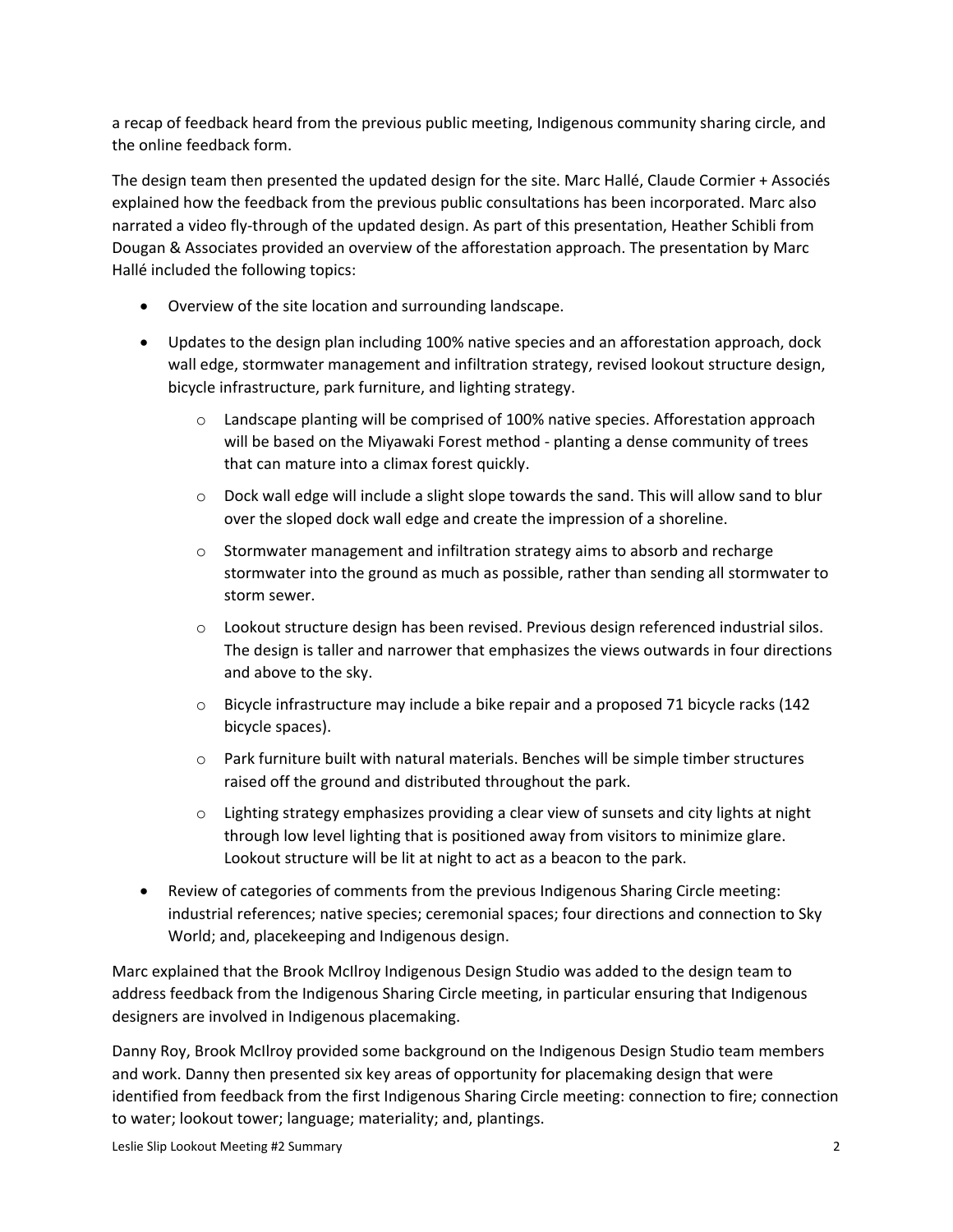- Connection to fire could be provided through design elements such as a fire bowl that would only be used for Indigenous ceremonies with City permission, or cultural markers embedded throughout the park that reflect light.
- Connection to water could be provided through interpretive panels and signage near the dock wall, or graphic motifs throughout the park that tell stories of waterways and the Anishinaabe Migration Story or reference the role of water in the sustenance of life.
- Teachings could be incorporated into the lookout structure about the importance of the four cardinal directions and the connection to the Sky World. This could be done through artwork and murals at the base of the tower or embedding symbols into the texture of the concrete.
- Indigenous language could be embedded in the signage or wayfinding in the interpretive panels.
- Simple materials such as raw wood, copper, weathered steel, or stone could be used.
- Plantings should be native species, and there is an opportunity to include a medicine garden. Consideration should be given to how medicine garden can be stewarded.

Dani Kastelein from Brook McIlroy concluded by presenting images from the mural design that will be installed on the construction hoarding panels at the site. Dani shared snapshots of the mural design and explained that the mural depicts the Anishinaabe Migration story.

# Q&A Summary

Following the presentation, meeting attendees were given the opportunity to ask questions or provide comments. The following is a non-verbatim summary of the discussion. Questions are marked with a 'Q', answers with an 'A', comments with a 'C', and responses with a 'R'.

### **Q: How many acres is the site?**

**A:** The site is approximately two acres in size.

### **Q: Is there going to be life saving equipment along the water?**

**A:** Yes. The dock wall will have a lifesaving station similar to those elsewhere along the waterfront. There will also be safety ladders installed in the event that they are required.

### **Q: How do you envision the site being used in the wintertime?**

- **A:** The lookout structure provides a unique view of the city in all seasons. The site will also be available for activities such as ceremonies year-round, and there may be specific wintertime programming. However, the design team is conscious of not over programming the park so that there is flexibility for future ideas.
- **Q: What safety features are being installed to protect the public from falling into the water adjacent to a large lake and ocean-going shipping?**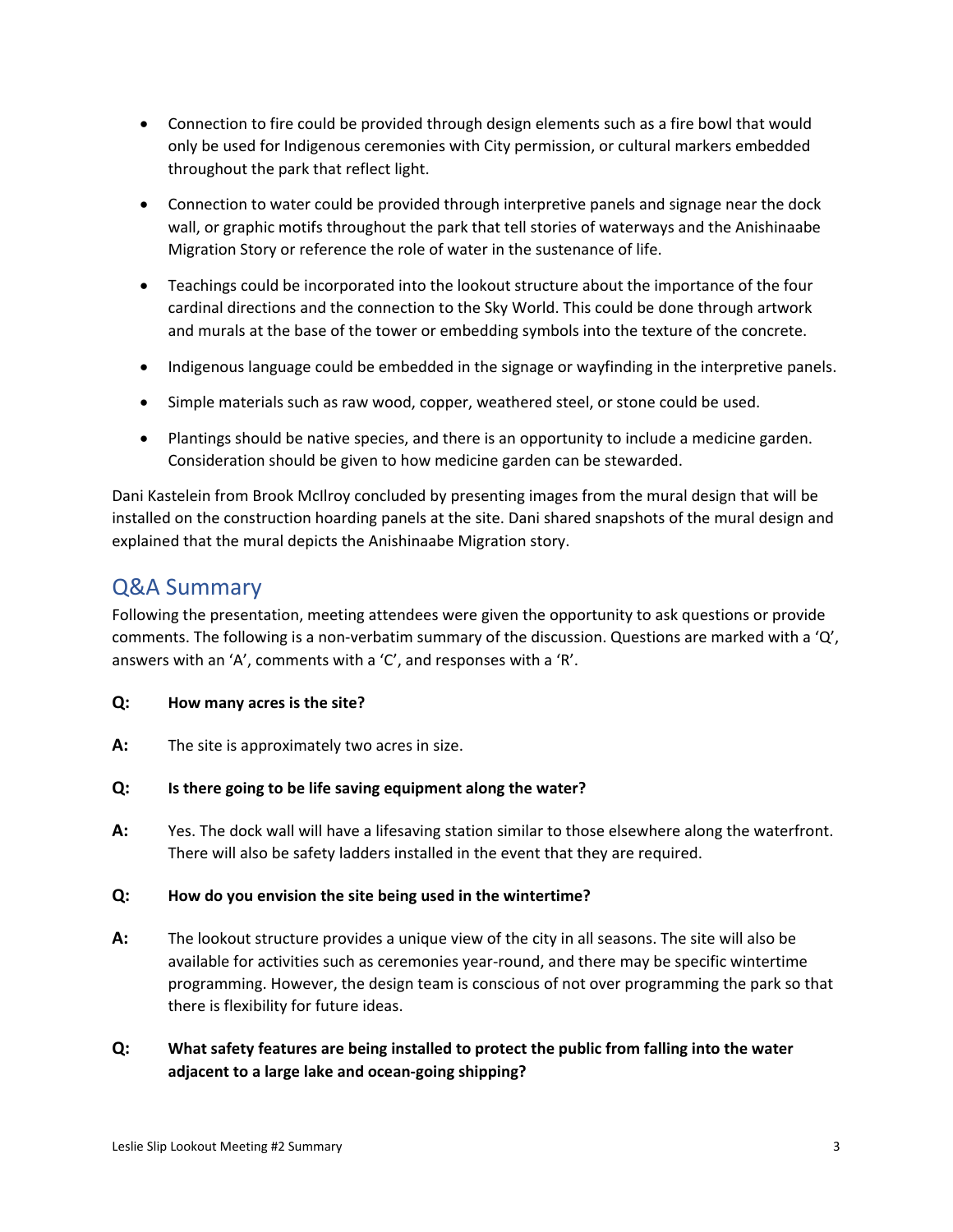**A:** There will be safety signage installed to inform people not to enter the water. There will also be a toe-rail along the edge of the dock wall. This will be similar to other water's edge treatment in other waterfront parks and public spaces, such as the Water's Edge Promenade and Sugar Beach. A lifesaving station and safety ladders will be installed for safety.

### **Q: Will there be washroom facilities?**

**A:** Washroom facilities will be built at the entrance of Tommy Thompson Park, which is about 175 metres south of the park.

## **Q: Will there be barbeque facilities?**

**A:** Barbeques may be considered; however, the challenge with barbeques is ensuring the protection of nearby trees, shrubs, and fences.

# **Q: Could you provide some information about how the Indigenous Sharing Circle was formed and engaged?**

**A:** The Sharing Circle is a community meeting very similar to this Zoom session tonight, and it is specific to Indigenous people in the community. Oftentimes, Indigenous peoples don't feel as welcomed or heard in these kinds of public forums, so as part of the engagement plan specific meetings were held to reach the Indigenous community. The first Sharing Circle meeting was held on April 27, 2021, following the first public meeting. A second Sharing Circle meeting took place last week. The Sharing Circle is not a formal body in any way. Invitations are put out to the community through direct contacts, various agencies at the City, different Indigenous communities, and social media.

## **Q: Will there be any possible impacts that this park may have on the allotment garden?**

- **A:** It is not expected that this park would affect or change the allotment garden.
- **Q: We have some parking on Unwin Avenue and Leslie Street. Is the park going to create more of a need for parking, which is already at a max in the summer season?**
- **A:** It is anticipated that most people will be coming here by bike or by foot, and not many people are expected to be driving here. Following the last public meeting and online feedback, many participants said they would bike to this park, and some people would walk or take transit to this park. The park will not include new parking.

## **C: There are currently many poplar trees in the area and in June there is an extensive amount of poplar fluff. It would be nice to see a different type of tree.**

**R:** Many people have indicated that they have allergies to this, and people have asked how we can minimize the fluff in the spring. There is a cultivar of the cottonwood poplar that does not seed. Further research will be undertaken – the cottonwood cultivar may be used instead. A certain mix of male and female trees may be considered to minimize pollen and fluff from these trees.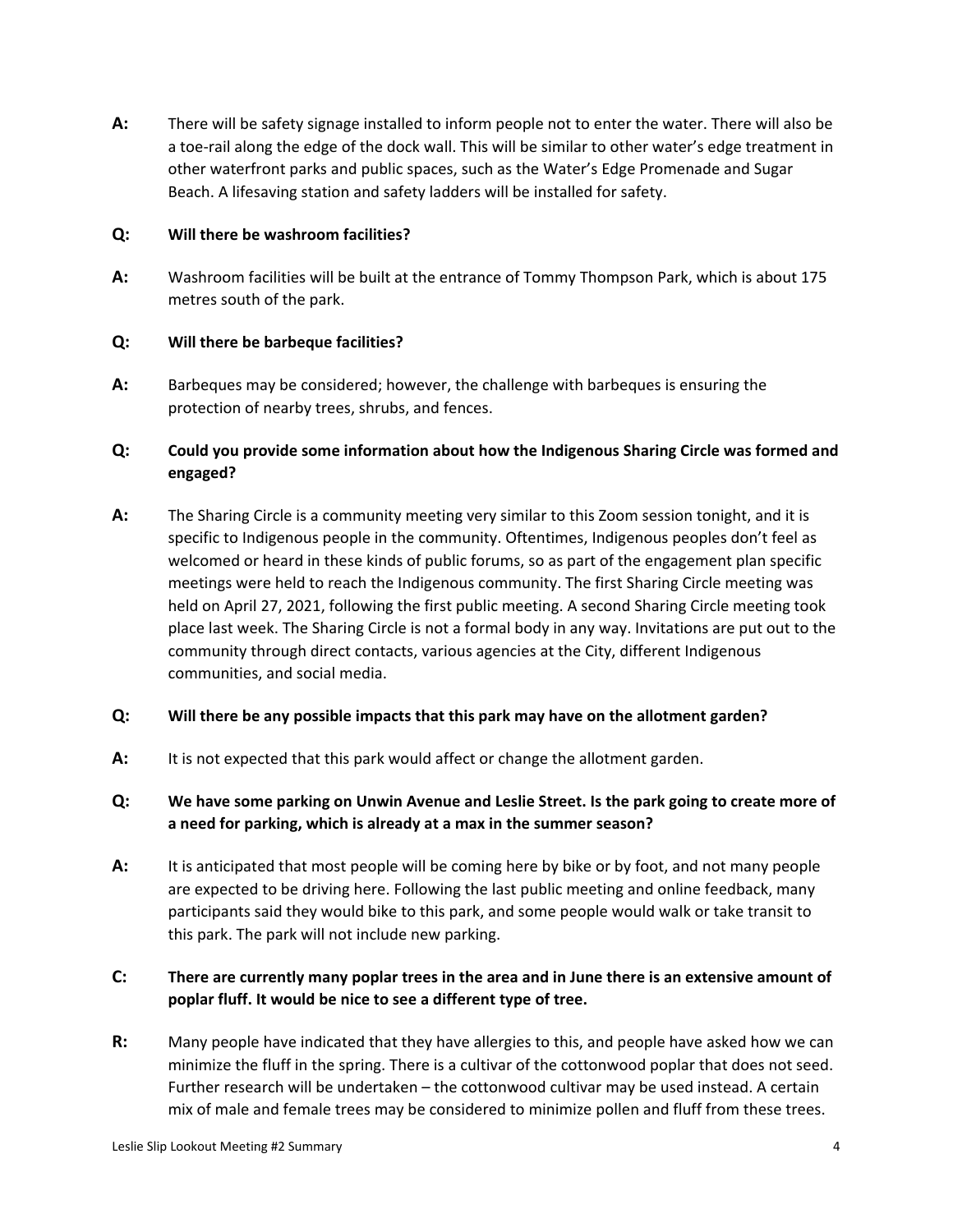### **Q: Can you see there being confusion for visitors between the names Leslie Spit and Leslie Slip?**

**A:** The viewing platform is something unique and this is different from the Leslie Spit, and as such, "Lookout Park" should be considered in the name. Official park naming will be considered in the next steps.

### **Q: Is there going to be a swimming area?**

**A:** No. There will not be a swimming area in the park. And to clarify, this is an active shipping channel and as such, direct access to the water is not encouraged. The water is also contaminated from the outfall of combined sewers.

# **Q: In this area, sites along the beach are often used for drum circles. Do you anticipate this use here?**

**A:** Yes. Many community members are taking up singing and drumming as a means of healing. It's a means of restoring their culture, finding an identity, and doing that in fellowship with one another.

# **Q: For extreme weather days (heat or precipitation), is there an area that will be covered or shaded for relief? Has there been consideration of how hot the concrete areas will get in the summer?**

- **A:** The tree canopy will help to provide relief from the weather and temperatures. As for heat coming off the ground, once the trees get larger, they should cast enough shadow to relieve this as well. As a result, there will be lots of sunny places if you want to be in the sun, but there will be several shady spaces as well if you want to be away from the sun.
- **C: I'm guessing getting access to the lookout tower may be an issue with ice and safety.**

# **Q: Any idea how dark it might be at night for star watching potential? Not easy to see stars in the city.**

**A:** Minimum lighting will be used in the park, while providing safety. The lighting strategy will include low-to-the-ground lighting on either side of the boardwalk to frame the park edge, but the idea is to provide a rich panorama view of the city skyline in the foreground, and this will help with looking at the night sky as well.

## **Q: Are there any wind mitigation strategies that will be implemented for park use in the winter?**

**A:** There are no specific structures for blocking the wind, but we're expecting that the mounds, the forest, and the buffers on each of the sides will help to protect against winds coming into the park. So, if you're in an area of the park that is fully exposed to the wind, you will be able to escape the wind.

### **Q: How high will the mural walls be?**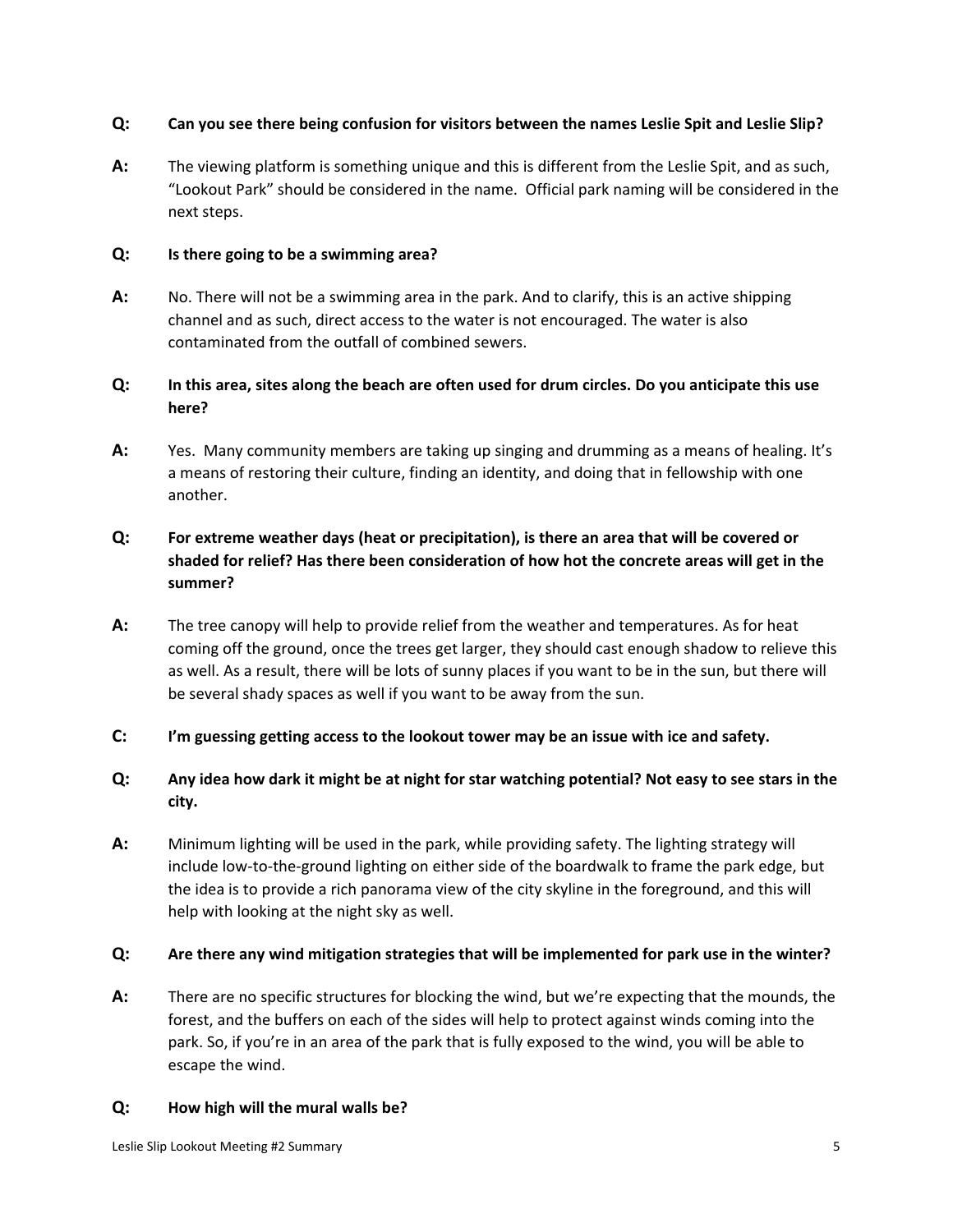- **A:** The construction hoarding panels are eight feet tall.
- **C: A suggestion for the design. I feel that the space near the lookout tower can be enhanced and further defined by using the stones (same stone arrangement around fire pit shown in a sketch) at its parameter to allow for seating and gathering behind the sand area. This would provide a node for bikers to stop and sit or join the sand area, and also serve as an alternative gathering place in a paved area.**
- **C: It's my understanding that the area will remain as an industrial area. Anyone riding their bike down here knows it can be quite dusty and may not be conducive to barbecuing and eating.**
- **Q: Are there plans to make changes to the use of big trucks on Leslie south of Lakeshore?**
- **A:** CreateTO is working with the City's Transportation Services to explore options for pedestrian and cyclist safety along Leslie.

# **Q: I did not see benches along the waterfront portion, is that correct? They would be nice to have. It would be the best place to sit.**

**A:** It is not recommend that the benches be positioned so that they block the view to the Lake. Benches along the water's edge may make the beach feel like a sandbox; it is preferred that the beach extend up to the dock wall.

### **Q: Is there any plan for sports for the sand area, such as volleyball and bocce?**

**A:** The intention is that it's a large sandy area that is flexible and open to spontaneous kinds of uses.

## **Q: Originally beach activities were anticipated. Volleyball, sunbathing etc. There does not appear to be any thoughts of family use. No showers?**

**A:** Showers will be taken under consideration.

# **Q: How should concrete campus companies handle complaints if they are received by the MECP (Ministry of Environment, Conservation and Parks) from the public at the park?**

**A:** This is an area where there are quite a few working industrial areas around the park. Each of the industrial properties around the park is responsible for providing mitigation measures within their own properties to ensure that there's not a significant amount of dust and pollution migrating beyond their properties and into the park. That said, this is a windy area, and it is possible that some migration of dust into the park will occur. This is really a question for the industrial properties in terms of how they will address any complaints. The park has been designed to play a role in mitigating the dust within its property by creating a naturalized area with mounds and microclimates that protect the park.

### **Q: What will the costs of this park be?**